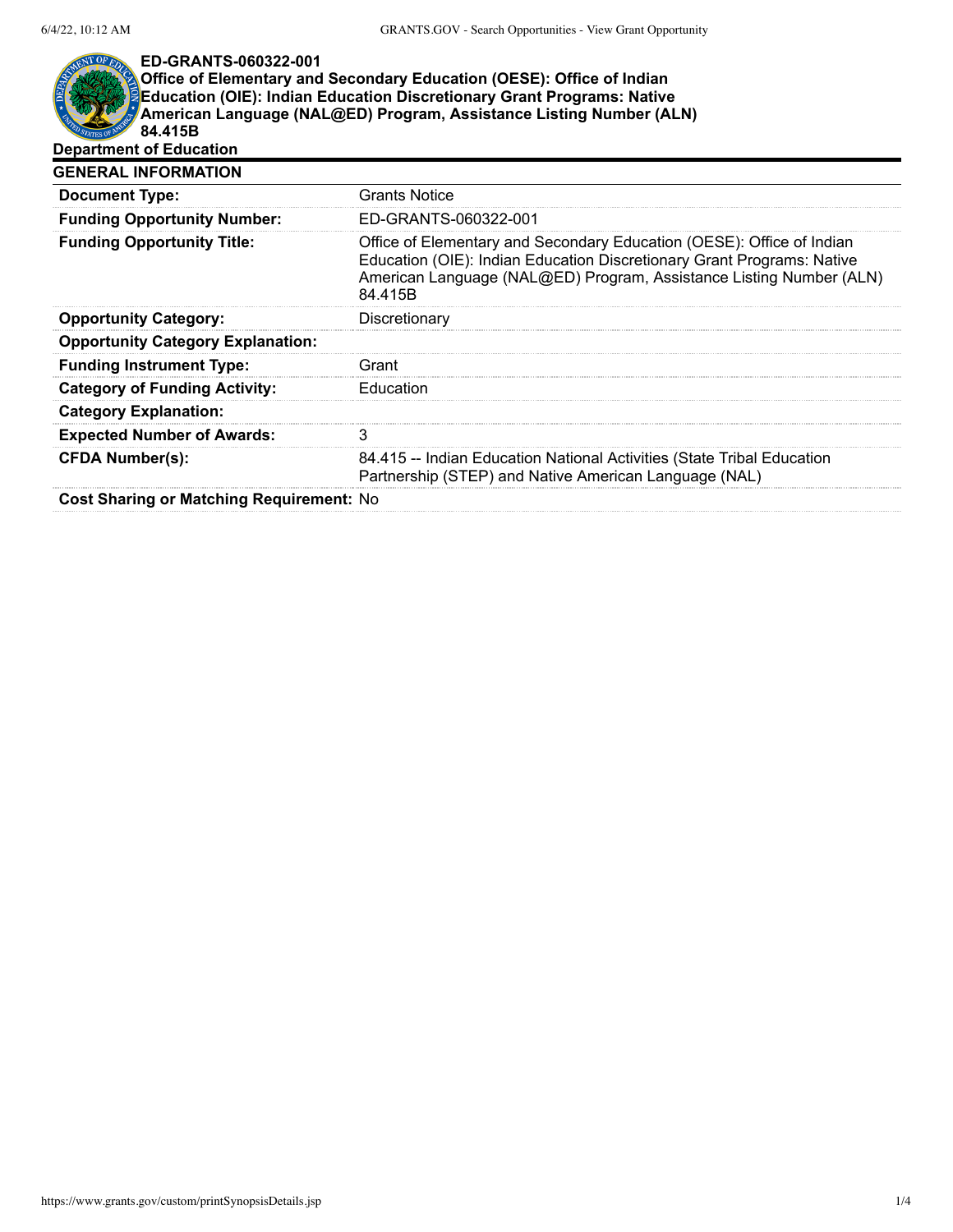| 6/4/22, 10:12 AM                        | <b>GRANTS.GOV</b> - Search Opportunities - View Grant Opportunity                                                                                                                                                                                                                                                                                                                                                                                                                                                                                                                                                                                                                                                                                                                                                                                                                                                                                                                                                                                                                                                                                                                                                                                                                            |
|-----------------------------------------|----------------------------------------------------------------------------------------------------------------------------------------------------------------------------------------------------------------------------------------------------------------------------------------------------------------------------------------------------------------------------------------------------------------------------------------------------------------------------------------------------------------------------------------------------------------------------------------------------------------------------------------------------------------------------------------------------------------------------------------------------------------------------------------------------------------------------------------------------------------------------------------------------------------------------------------------------------------------------------------------------------------------------------------------------------------------------------------------------------------------------------------------------------------------------------------------------------------------------------------------------------------------------------------------|
| <b>Version:</b>                         | Synopsis 3                                                                                                                                                                                                                                                                                                                                                                                                                                                                                                                                                                                                                                                                                                                                                                                                                                                                                                                                                                                                                                                                                                                                                                                                                                                                                   |
| <b>Posted Date:</b>                     | Jun 03, 2022                                                                                                                                                                                                                                                                                                                                                                                                                                                                                                                                                                                                                                                                                                                                                                                                                                                                                                                                                                                                                                                                                                                                                                                                                                                                                 |
| <b>Last Updated Date:</b>               | Jun 03, 2022                                                                                                                                                                                                                                                                                                                                                                                                                                                                                                                                                                                                                                                                                                                                                                                                                                                                                                                                                                                                                                                                                                                                                                                                                                                                                 |
|                                         | Original Closing Date for Applications: Aug 02, 2022 Applications Available: June 3, 2922. Deadline for Notice of<br>Intent to Apply: July 5, 2022. Notice of Intent to Apply: The Department will be<br>able to review grant applications more efficiently if we know the approximate<br>number of applicants that intend to apply. Therefore, we strongly encourage<br>each potential applicant to notify us of their intent to submit an application. To<br>do so, please email the program contact person listed under FOR FURTHER<br>INFORMATION CONTACT with the subject line "Intent to Apply," and include<br>the applicant's name and a contact person's name and email address.<br>Applicants that do not submit a notice of intent to apply may still apply for<br>funding; applicants that do submit a notice of intent to apply are not bound to<br>apply or bound by the information provided. Date of Pre-Application Meeting:<br>June 21, 2022. Deadline for Transmittal of Applications: August 2, 2022.<br>Deadline for Intergovernmental Review: October 3, 2022. FOR FURTHER<br>INFORMATION CONTACT: Angela Hernandez, U.S. Department of Education,<br>400 Maryland Avenue, SW, room 3W234, Washington, DC 20202-6335.<br>Telephone: (202) 205-1909. Email: NAL@ed.gov. |
|                                         | Current Closing Date for Applications: Aug 02, 2022 Applications Available: June 3, 2922. Deadline for Notice of<br>Intent to Apply: July 5, 2022. Notice of Intent to Apply: The Department will be<br>able to review grant applications more efficiently if we know the approximate<br>number of applicants that intend to apply. Therefore, we strongly encourage<br>each potential applicant to notify us of their intent to submit an application. To<br>do so, please email the program contact person listed under FOR FURTHER<br>INFORMATION CONTACT with the subject line "Intent to Apply," and include<br>the applicant's name and a contact person's name and email address.<br>Applicants that do not submit a notice of intent to apply may still apply for<br>funding; applicants that do submit a notice of intent to apply are not bound to<br>apply or bound by the information provided. Date of Pre-Application Meeting:<br>June 21, 2022. Deadline for Transmittal of Applications: August 2, 2022.<br>Deadline for Intergovernmental Review: October 3, 2022. FOR FURTHER<br>INFORMATION CONTACT: Angela Hernandez, U.S. Department of Education,<br>400 Maryland Avenue, SW, room 3W234, Washington, DC 20202-6335.<br>Telephone: (202) 205-1909. Email: NAL@ed.gov.  |
| <b>Archive Date:</b>                    |                                                                                                                                                                                                                                                                                                                                                                                                                                                                                                                                                                                                                                                                                                                                                                                                                                                                                                                                                                                                                                                                                                                                                                                                                                                                                              |
| <b>Estimated Total Program Funding:</b> | \$1,054,537                                                                                                                                                                                                                                                                                                                                                                                                                                                                                                                                                                                                                                                                                                                                                                                                                                                                                                                                                                                                                                                                                                                                                                                                                                                                                  |
| <b>Award Ceiling:</b>                   |                                                                                                                                                                                                                                                                                                                                                                                                                                                                                                                                                                                                                                                                                                                                                                                                                                                                                                                                                                                                                                                                                                                                                                                                                                                                                              |
| <b>Award Floor:</b>                     |                                                                                                                                                                                                                                                                                                                                                                                                                                                                                                                                                                                                                                                                                                                                                                                                                                                                                                                                                                                                                                                                                                                                                                                                                                                                                              |
|                                         |                                                                                                                                                                                                                                                                                                                                                                                                                                                                                                                                                                                                                                                                                                                                                                                                                                                                                                                                                                                                                                                                                                                                                                                                                                                                                              |
| <b>ELIGIBILITY</b>                      |                                                                                                                                                                                                                                                                                                                                                                                                                                                                                                                                                                                                                                                                                                                                                                                                                                                                                                                                                                                                                                                                                                                                                                                                                                                                                              |
| <b>Eligible Applicants:</b>             | For profit organizations other than small businesses                                                                                                                                                                                                                                                                                                                                                                                                                                                                                                                                                                                                                                                                                                                                                                                                                                                                                                                                                                                                                                                                                                                                                                                                                                         |
|                                         | Others (see text field entitled "Additional Information on Eligibility" for clarification)<br>Native American tribal organizations (other than Federally recognized tribal<br>governments)<br>Native American tribal governments (Federally recognized)                                                                                                                                                                                                                                                                                                                                                                                                                                                                                                                                                                                                                                                                                                                                                                                                                                                                                                                                                                                                                                      |
|                                         | Additional Information on Eligibility: 1. Eligible Applicants: The following entities, either alone or in a consortium, that<br>have a plan to develop and maintain, or to improve and expand, programs that<br>support the entity's use of a Native American or Alaska Native language as the<br>primary language of instruction in one or more elementary or secondary schools<br>(or both) are eligible under this program:(a) An Indian Tribe. (b) A Tribal College or<br>University (TCU). (c) A Tribal education agency. (d) An LEA, including a public<br>charter school that is an LEA under State law. (e) A school operated by the<br>Bureau of Indian Education (BIE). (f) An Alaska Native Regional Corporation (as<br>described in section 3(g) of the Alaska Native Claims Settlement Act (43 U.S.C.<br>1602(g))). (g) A private, Tribal, or Alaska Native nonprofit organization. (h) A non-<br>Tribal for-profit organization.                                                                                                                                                                                                                                                                                                                                               |

## **ADDITIONAL INFORMATION**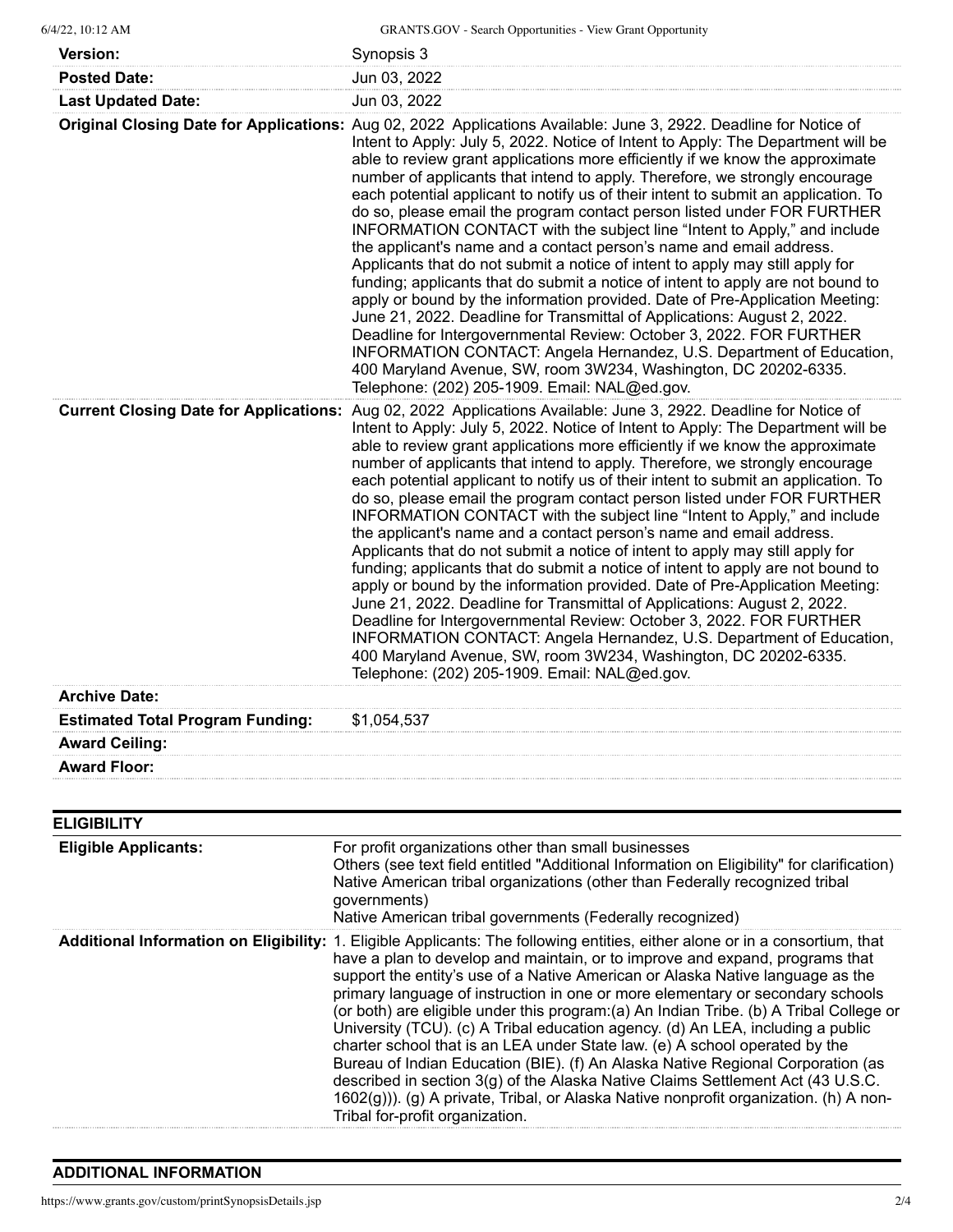**Description:**

**Agency Name:** Department of Education

Note: Each funding opportunity description is a synopsis of information in the Federal Register application notice. For specific information about eligibility, please see the official application notice. The official version of this document is the document published in the Federal Register. Free Internet access to the official edition of the Federal Register and the Code of Federal Regulations is available on GPO Access at: [http://www.access.gpo.gov/nara/index.html.](http://www.access.gpo.gov/nara/index.html) Please review the official application notice for pre-application and application requirements, application submission information, performance measures, priorities and program contact information.

For the addresses for obtaining and submitting an application, please refer to our Revised Common Instructions for Applicants to Department of Education Discretionary Grant Programs, published in the Federal Register on December 27, 2021.

Purpose of Program: The purposes of this program are to (1) support schools that use Native American and Alaska Native languages as the primary language of instruction; (2) maintain, protect, and promote the rights and freedom of Native Americans and Alaska Natives to use, practice, maintain, and revitalize their languages, as envisioned in the Native American Languages Act of 1990 (25 U.S.C. 2901, *et seq*.); and (3) support the Nation's First Peoples' efforts to maintain and revitalize their languages and cultures, and to improve educational opportunities and student outcomes within Native American and Alaska Native communities.

Assistance Listing Number (ALN) 84.415B.

|                                     | Link to Additional Information: Office of Elementary and Secondary Education (OESE): Office of Indian Education<br>(OIE): Indian Education Discretionary Grant Programs: Native American Language<br>(NAL@ED) Program, Assistance Listing Number (ALN) 84.415B; Notice Inviting<br>Applications                                                                                                  |
|-------------------------------------|--------------------------------------------------------------------------------------------------------------------------------------------------------------------------------------------------------------------------------------------------------------------------------------------------------------------------------------------------------------------------------------------------|
| <b>Grantor Contact Information:</b> | If you have difficulty accessing the full announcement electronically, please contact:<br>Julius C Cotton<br>ED Grants.gov FIND Systems Admin.<br>Phone 202-245-6288<br>julius.cotton@ed.gov<br>Program Manager:<br>Angela Hernandez,<br>U.S. Department of Education,<br>400 Maryland Avenue, SW, room 3W234,<br>Washington, DC 20202-6335.<br>Telephone: (202) 205-1909.<br>Email: NAL@ed.gov. |

Program Mailbox